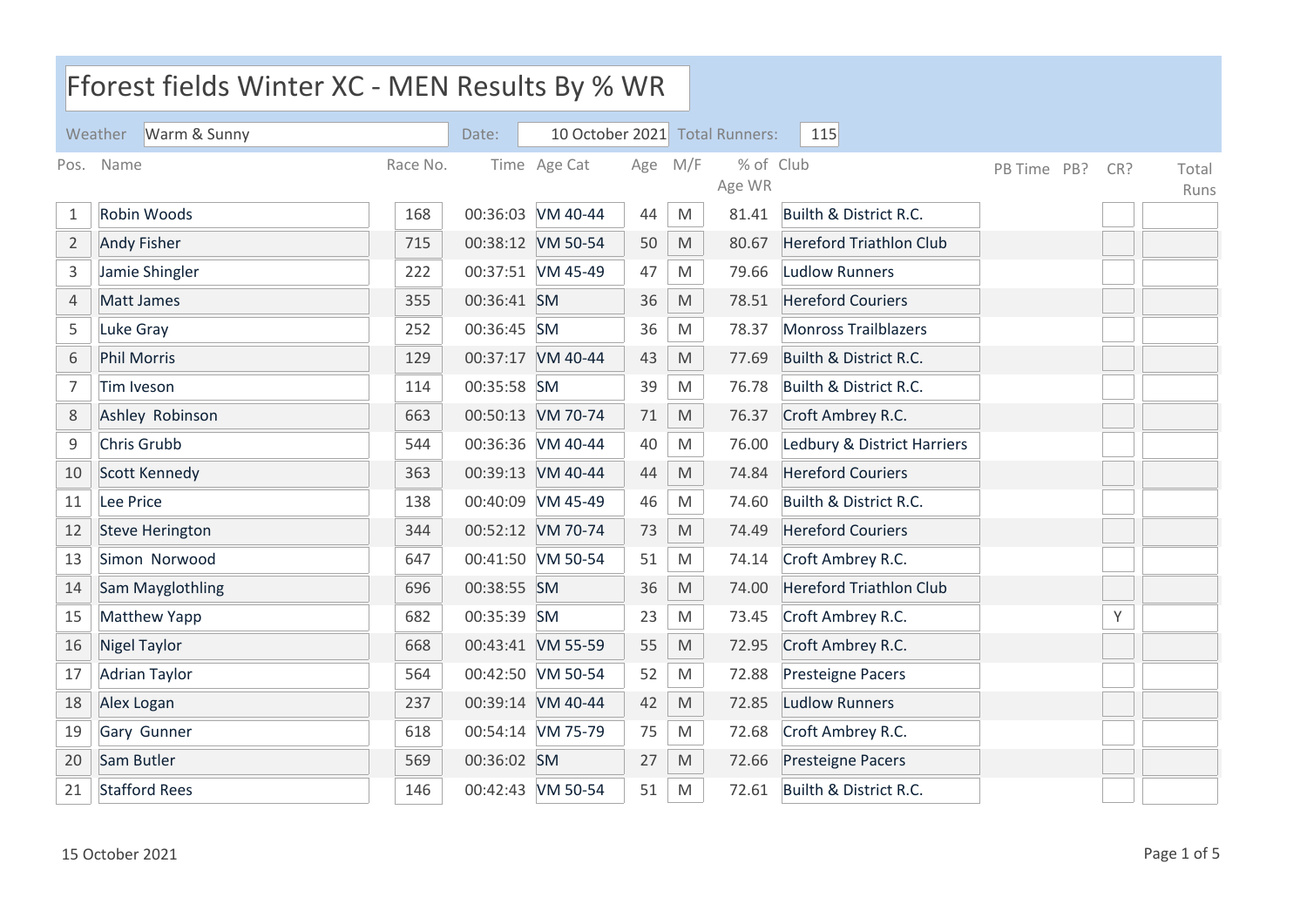|    | Pos. Name              | Race No.       |             | Time Age Cat      | Age M/F |                                                                                                            | % of Club |                                | PB Time PB? | CR? | Total          |
|----|------------------------|----------------|-------------|-------------------|---------|------------------------------------------------------------------------------------------------------------|-----------|--------------------------------|-------------|-----|----------------|
|    |                        |                |             |                   |         |                                                                                                            | Age WR    |                                |             |     | Runs           |
| 22 | Guy Whitmarsh          | 674            |             | 00:56:19 VM 75-79 | 77      | M                                                                                                          | 72.30     | Croft Ambrey R.C.              |             |     |                |
| 23 | <b>Gareth Leek</b>     | 633            | 00:36:35 SM |                   | 31      | M                                                                                                          | 71.57     | Croft Ambrey R.C.              |             |     |                |
| 24 | lan Price              | 660            |             | 00:54:20 VM 70-74 | 73      | M                                                                                                          | 71.56     | Croft Ambrey R.C.              |             |     |                |
| 25 | <b>Martin Carter</b>   | 296            |             | 00:45:05 VM 55-59 | 56      | M                                                                                                          | 71.46     | <b>Hereford Couriers</b>       |             |     |                |
| 26 | <b>Steve Goodridge</b> | 492            |             | 00:46:59 VM 55-59 | 59      | M                                                                                                          | 70.88     | <b>Hay Hotfooters</b>          |             |     |                |
| 27 | Chris Law              | 542            |             | 00:45:36 VM 55-59 | 56      | M                                                                                                          | 70.65     | Ledbury & District Harriers    |             |     |                |
| 28 | <b>Mike Shaw</b>       | 698            |             | 00:54:33 VM 70-74 | 70      | M                                                                                                          | 69.78     | <b>Hereford Triathlon Club</b> |             |     |                |
| 29 | Owen Cooper            | 88             |             | 00:55:59 VM 70-74 | 73      | M                                                                                                          | 69.46     | Builth & District R.C.         |             |     |                |
| 30 | <b>Richard Bevan</b>   | 243            |             | 00:43:29 VM 45-49 | 47      | $\mathsf{M}% _{T}=\mathsf{M}_{T}\!\left( a,b\right) ,\ \mathsf{M}_{T}=\mathsf{M}_{T}\!\left( a,b\right) ,$ | 69.34     | <b>Monross Trailblazers</b>    |             |     |                |
| 31 | <b>Eric Apperley</b>   | 594            | 00:37:54 SM |                   | 26      | M                                                                                                          | 69.09     | Croft Ambrey R.C.              |             |     |                |
| 32 | Luke Mason             | 378            | 00:37:59 SM |                   | 34      | M                                                                                                          | 68.93     | <b>Hereford Couriers</b>       |             |     |                |
| 33 | Mark Dunn              | 29             |             | 00:47:19 VM 55-59 | 57      | M                                                                                                          | 68.83     | <b>Wye Valley Runners</b>      |             |     |                |
| 34 | Peter Bowen            | $\overline{4}$ |             | 00:49:06 VM 60-64 | 60      | M                                                                                                          | 68.53     | <b>Wye Valley Runners</b>      | 31:56       |     | $\overline{2}$ |
| 35 | Luke Rudd              | 416            | 00:38:18 SM |                   | 24      | M                                                                                                          | 68.36     | <b>Hereford Couriers</b>       |             |     |                |
| 36 | Haydn O'Reilly         | 134            |             | 00:42:37 VM 40-44 | 43      | M                                                                                                          | 67.97     | Builth & District R.C.         |             |     |                |
| 37 | <b>Andrew Stephens</b> | 264            |             | 00:44:25 VM 45-49 | 47      | M                                                                                                          | 67.88     | <b>Monross Trailblazers</b>    |             |     |                |
| 38 | <b>IAN CHUBB</b>       | 188            |             | 00:46:07 VM 50-54 | 52      | M                                                                                                          | 67.69     | Ludlow Runners                 |             |     |                |
| 39 | Paul Mammatt           | 704            |             | 00:46:36 VM 50-54 | 53      | M                                                                                                          | 67.45     | <b>Hereford Triathlon Club</b> |             |     |                |
| 40 | James Morgan           | 694            |             | 00:41:19 VM 40-44 | 40      | $\mathsf{M}% _{T}=\mathsf{M}_{T}\!\left( a,b\right) ,\ \mathsf{M}_{T}=\mathsf{M}_{T}\!\left( a,b\right) ,$ | 67.33     | <b>Hereford Triathlon Club</b> |             |     |                |
| 41 | <b>Paddy Nugent</b>    | 51             |             | 00:50:00 VM 60-64 | 60      | M                                                                                                          | 67.30     | <b>Wye Valley Runners</b>      |             |     |                |
| 42 | John Parry             | 171            |             | 00:53:44 VM 65-69 | 67      | M                                                                                                          | 67.06     | Builth & District R.C.         |             |     |                |
| 43 | <b>Rob Connell</b>     | 306            |             | 00:50:33 VM 60-64 | 61      | M                                                                                                          | 67.00     | <b>Hereford Couriers</b>       |             |     |                |
| 44 | <b>Ben Skinner</b>     | 425            | 00:43:02 SM |                   | 36      | $\mathsf{M}% _{T}=\mathsf{M}_{T}\!\left( a,b\right) ,\ \mathsf{M}_{T}=\mathsf{M}_{T}\!\left( a,b\right) ,$ | 66.92     | <b>Hereford Couriers</b>       |             |     |                |
| 45 | <b>Michael Hodges</b>  | 173            |             | 00:52:55 VM 65-69 | 66      | ${\sf M}$                                                                                                  | 66.83     | Builth & District R.C.         |             |     |                |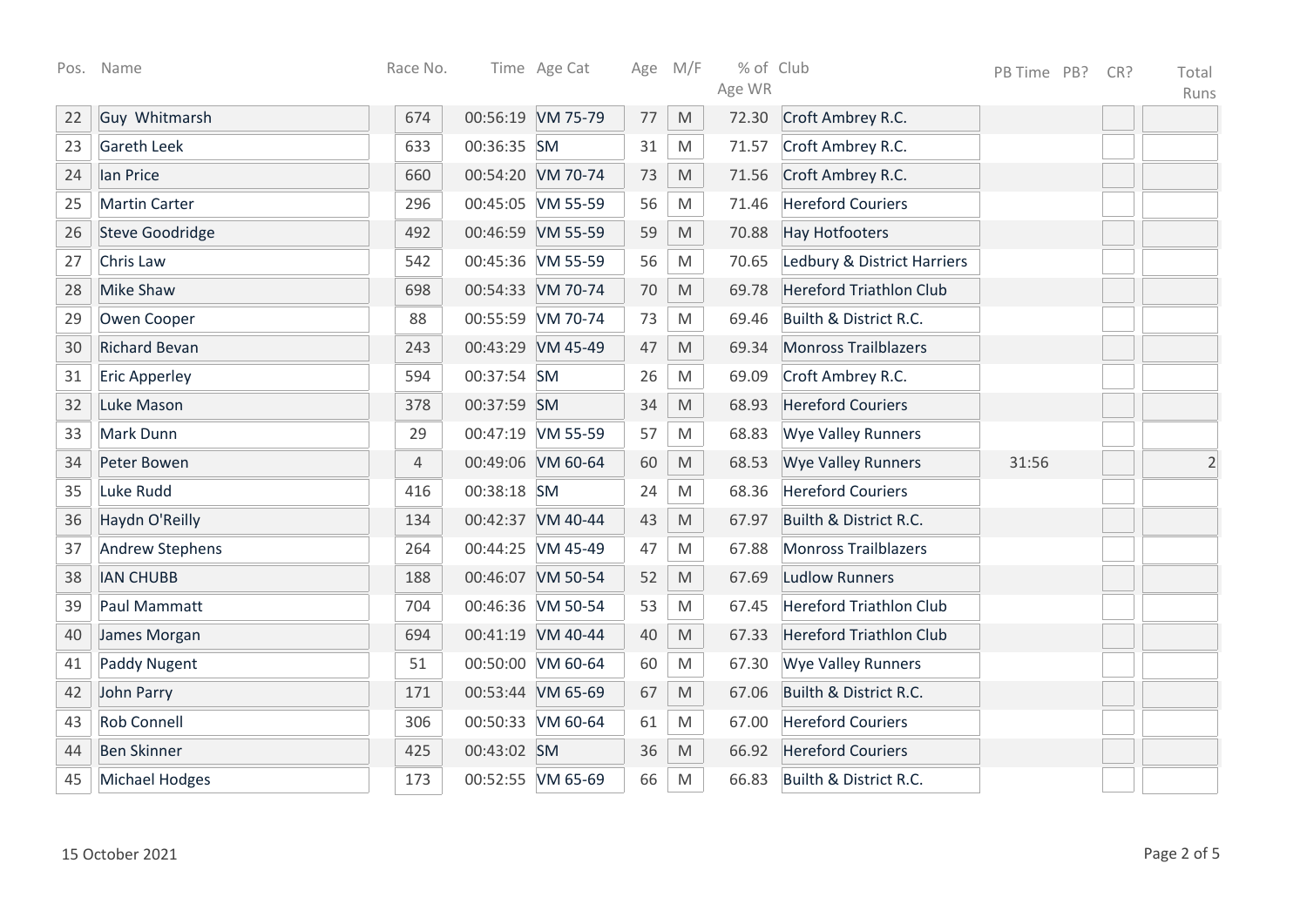|    | Pos. Name                  | Race No. |             | Time Age Cat      |    | Age M/F                                                                                                    | % of Club |                                | PB Time PB? | CR? | Total        |
|----|----------------------------|----------|-------------|-------------------|----|------------------------------------------------------------------------------------------------------------|-----------|--------------------------------|-------------|-----|--------------|
|    |                            |          |             |                   |    |                                                                                                            | Age WR    |                                |             |     | Runs         |
| 46 | Stephen Hambridge          | 107      |             | 00:42:47 VM 40-44 | 42 | M                                                                                                          | 66.81     | Builth & District R.C.         |             |     |              |
| 47 | <b>Chris Smart</b>         | 426      |             | 00:48:14 VM 55-59 | 56 | M                                                                                                          | 66.79     | <b>Hereford Couriers</b>       |             |     |              |
| 48 | Peter Cartwright           | 186      |             | 00:51:57 VM 65-69 | 65 | M                                                                                                          | 66.79     | <b>Ludlow Runners</b>          |             |     |              |
| 49 | Andy Ware                  | 693      |             | 00:47:28 VM 50-54 | 54 | M                                                                                                          | 66.68     | <b>Hereford Triathlon Club</b> |             |     |              |
| 50 | Jasper Robinson            | 664      | 00:39:18 SM |                   | 20 | $\mathsf{M}% _{T}=\mathsf{M}_{T}\!\left( a,b\right) ,\ \mathsf{M}_{T}=\mathsf{M}_{T}\!\left( a,b\right) ,$ | 66.62     | Croft Ambrey R.C.              |             |     |              |
| 51 | <b>Daniel Pavitt</b>       | 215      |             | 00:48:31 VM 55-59 | 56 | M                                                                                                          | 66.40     | <b>Ludlow Runners</b>          |             |     |              |
| 52 | <b>Christopher Harness</b> | 253      |             | 00:44:13 VM 40-44 | 44 | $\mathsf{M}% _{T}=\mathsf{M}_{T}\!\left( a,b\right) ,\ \mathsf{M}_{T}=\mathsf{M}_{T}\!\left( a,b\right) ,$ | 66.38     | <b>Monross Trailblazers</b>    |             |     |              |
| 53 | <b>Grant Womack</b>        | 678      |             | 00:42:04 VM 40-44 | 40 | M                                                                                                          | 66.13     | Croft Ambrey R.C.              |             |     |              |
| 54 | <b>Ross Cameron</b>        | 292      | 00:39:37 SM |                   | 22 | $\mathsf{M}% _{T}=\mathsf{M}_{T}\!\left( a,b\right) ,\ \mathsf{M}_{T}=\mathsf{M}_{T}\!\left( a,b\right) ,$ | 66.09     | <b>Hereford Couriers</b>       |             |     |              |
| 55 | David Millichap            | 640      |             | 00:47:36 VM 50-54 | 52 | $\mathsf{M}% _{T}=\mathsf{M}_{T}\!\left( a,b\right) ,\ \mathsf{M}_{T}=\mathsf{M}_{T}\!\left( a,b\right) ,$ | 65.58     | Croft Ambrey R.C.              |             |     |              |
| 56 | Clive Richardson           | 221      |             | 00:53:07 VM 65-69 | 65 | $\mathsf{M}% _{T}=\mathsf{M}_{T}\!\left( a,b\right) ,\ \mathsf{M}_{T}=\mathsf{M}_{T}\!\left( a,b\right) ,$ | 65.33     | <b>Ludlow Runners</b>          |             |     |              |
| 57 | Owen Graham                | 337      | 00:40:15 SM |                   | 26 | M                                                                                                          | 65.05     | <b>Hereford Couriers</b>       |             |     |              |
| 58 | Ryan Lawrence              | 369      | 00:40:18 SM |                   | 30 | M                                                                                                          | 64.97     | <b>Hereford Couriers</b>       |             |     |              |
| 59 | James Fletcher             | 248      |             | 00:49:09 VM 55-59 | 55 | M                                                                                                          | 64.84     | <b>Monross Trailblazers</b>    |             |     |              |
| 60 | David Sutherland           | 158      |             | 00:53:25 VM 60-64 | 64 | M                                                                                                          | 64.56     | Builth & District R.C.         | 53:00       |     | $\mathbf{1}$ |
| 61 | Don Lovejoy                | 206      |             | 00:57:58 VM 65-69 | 69 | M                                                                                                          | 64.49     | <b>Ludlow Runners</b>          |             |     |              |
| 62 | <b>Andy Taylor</b>         | 691      |             | 00:47:28 VM 45-49 | 49 | $\mathsf{M}% _{T}=\mathsf{M}_{T}\!\left( a,b\right) ,\ \mathsf{M}_{T}=\mathsf{M}_{T}\!\left( a,b\right) ,$ | 64.47     | <b>Hereford Triathlon Club</b> |             |     |              |
| 63 | <b>Kevin Dunster</b>       | 531      |             | 00:51:48 VM 55-59 | 59 | $\mathsf{M}% _{T}=\mathsf{M}_{T}\!\left( a,b\right) ,\ \mathsf{M}_{T}=\mathsf{M}_{T}\!\left( a,b\right) ,$ | 64.29     | <b>Hay Hotfooters</b>          |             |     |              |
| 64 | Alex Tootell               | 723      |             | 00:47:13 VM 45-49 | 47 | M                                                                                                          | 63.85     | <b>Hereford Triathlon Club</b> |             |     |              |
| 65 | Ryan Knight                | 366      | 00:41:02 SM |                   | 27 | M                                                                                                          | 63.81     | <b>Hereford Couriers</b>       |             |     |              |
| 66 | <b>Roland Preece</b>       | 658      |             | 00:50:04 VM 55-59 | 55 | $\mathsf{M}% _{T}=\mathsf{M}_{T}\!\left( a,b\right) ,\ \mathsf{M}_{T}=\mathsf{M}_{T}\!\left( a,b\right) ,$ | 63.65     | Croft Ambrey R.C.              |             |     |              |
| 67 | Dave Barrett               | 595      |             | 00:49:52 VM 50-54 | 54 | ${\sf M}$                                                                                                  | 63.47     | Croft Ambrey R.C.              |             |     |              |
| 68 | Gavin Jones                | 256      | 00:41:21 SM |                   | 29 | $\mathsf{M}% _{T}=\mathsf{M}_{T}\!\left( a,b\right) ,\ \mathsf{M}_{T}=\mathsf{M}_{T}\!\left( a,b\right) ,$ | 63.32     | <b>Monross Trailblazers</b>    |             |     |              |
| 69 | <b>Michael Powell</b>      | 399      |             | 00:48:40 VM 50-54 | 50 | M                                                                                                          | 63.32     | <b>Hereford Couriers</b>       |             |     |              |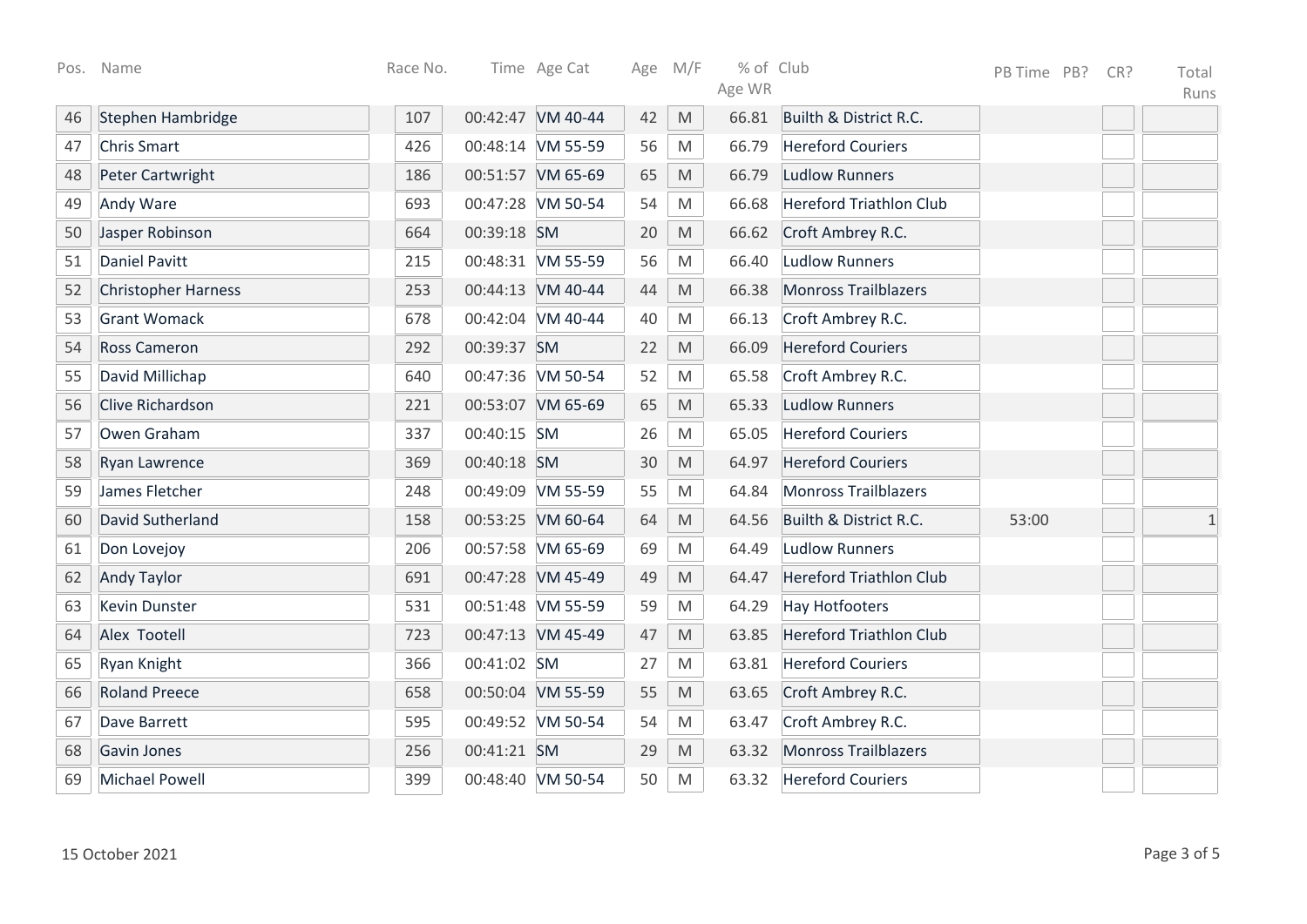| Pos. | Name                   | Race No. |                 | Time Age Cat      |    | Age M/F                                                                                                    | % of Club |                                | PB Time PB? | CR? | Total          |
|------|------------------------|----------|-----------------|-------------------|----|------------------------------------------------------------------------------------------------------------|-----------|--------------------------------|-------------|-----|----------------|
|      |                        |          |                 |                   |    |                                                                                                            | Age WR    |                                |             |     | Runs           |
| 70   | <b>Paul Bouston</b>    | 716      |                 | 00:49:43 VM 50-54 | 53 | M                                                                                                          | 63.22     | <b>Hereford Triathlon Club</b> |             |     |                |
| 71   | Lea Wood               | 75       | 00:43:10 SM     |                   | 37 | M                                                                                                          | 63.05     | <b>Wye Valley Runners</b>      |             |     |                |
| 72   | <b>Colin Lancaster</b> | 203      |                 | 00:53:38 VM 60-64 | 60 | M                                                                                                          | 62.74     | <b>Ludlow Runners</b>          |             |     |                |
| 73   | <b>David Francis</b>   | 103      |                 | 00:49:24 VM 50-54 | 50 | M                                                                                                          | 62.38     | Builth & District R.C.         |             |     |                |
| 74   | <b>Ed Bullock</b>      | 6        | 00:42:14 SM     |                   | 31 | $\mathsf{M}% _{T}=\mathsf{M}_{T}\!\left( a,b\right) ,\ \mathsf{M}_{T}=\mathsf{M}_{T}\!\left( a,b\right) ,$ | 62.00     | <b>Wye Valley Runners</b>      | 32:49       |     | $\overline{2}$ |
| 75   | Jamie Cook             | 570      |                 | 00:54:44 VM 60-64 | 60 | M                                                                                                          | 61.48     | <b>Presteigne Pacers</b>       |             |     |                |
| 76   | <b>George Bartlett</b> | 346      | 00:42:41 SM     |                   | 29 | $\mathsf{M}% _{T}=\mathsf{M}_{T}\!\left( a,b\right) ,\ \mathsf{M}_{T}=\mathsf{M}_{T}\!\left( a,b\right) ,$ | 61.34     | <b>Hereford Couriers</b>       |             |     |                |
| 77   | Johnny Kramer          | 525      |                 | 00:53:49 VM 55-59 | 58 | M                                                                                                          | 61.20     | <b>Hay Hotfooters</b>          |             |     |                |
| 78   | John Jaspers           | 356      |                 | 00:50:42 VM 50-54 | 51 | $\mathsf{M}% _{T}=\mathsf{M}_{T}\!\left( a,b\right) ,\ \mathsf{M}_{T}=\mathsf{M}_{T}\!\left( a,b\right) ,$ | 61.18     | <b>Hereford Couriers</b>       |             |     |                |
| 79   | <b>Mick Collins</b>    | 481      |                 | 00:52:52 VM 55-59 | 56 | ${\sf M}$                                                                                                  | 60.94     | <b>Hay Hotfooters</b>          |             |     |                |
| 80   | James Papworth         | 710      |                 | 00:51:31 VM 50-54 | 52 | $\mathsf{M}% _{T}=\mathsf{M}_{T}\!\left( a,b\right) ,\ \mathsf{M}_{T}=\mathsf{M}_{T}\!\left( a,b\right) ,$ | 60.60     | <b>Hereford Triathlon Club</b> |             |     |                |
| 81   | <b>Kieran Merrick</b>  | 383      | 00:43:16 SM     |                   | 26 | M                                                                                                          | 60.52     | <b>Hereford Couriers</b>       |             |     |                |
| 82   | Joe Collins            | 479      | 00:44:44 JM U20 |                   | 17 | $\mathsf{M}% _{T}=\mathsf{M}_{T}\!\left( a,b\right) ,\ \mathsf{M}_{T}=\mathsf{M}_{T}\!\left( a,b\right) ,$ | 60.47     | <b>Hay Hotfooters</b>          |             |     |                |
| 83   | Dai Harris             | 110      | 00:45:23 SM     |                   | 37 | M                                                                                                          | 59.97     | Builth & District R.C.         |             |     |                |
| 84   | <b>Kevin Barnes</b>    | 282      |                 | 00:55:21 VM 55-59 | 58 | M                                                                                                          | 59.50     | <b>Hereford Couriers</b>       |             |     |                |
| 85   | <b>Craig Bufton</b>    | 85       | 00:46:36 SM     |                   | 39 | M                                                                                                          | 59.26     | Builth & District R.C.         |             |     |                |
| 86   | Christopher Padfield   | 551      |                 | 00:50:53 VM 45-49 | 47 | $\mathsf{M}% _{T}=\mathsf{M}_{T}\!\left( a,b\right) ,\ \mathsf{M}_{T}=\mathsf{M}_{T}\!\left( a,b\right) ,$ | 59.25     | Ledbury & District Harriers    |             |     |                |
| 87   | Bryan Markham          | 638      |                 | 01:15:01 VM 80-84 | 81 | M                                                                                                          | 59.14     | Croft Ambrey R.C.              |             |     |                |
| 88   | Alan Harrhy            | 494      |                 | 01:09:59 VM 75-79 | 78 | M                                                                                                          | 59.11     | <b>Hay Hotfooters</b>          |             |     |                |
| 89   | Douglas Glasgow        | 572      | 00:44:33 SM     |                   | 32 | M                                                                                                          | 58.77     | <b>Presteigne Pacers</b>       |             |     |                |
| 90   | <b>Tony Stanley</b>    | 224      |                 | 00:58:28 VM 60-64 | 63 | $\mathsf{M}% _{T}=\mathsf{M}_{T}\!\left( a,b\right) ,\ \mathsf{M}_{T}=\mathsf{M}_{T}\!\left( a,b\right) ,$ | 58.64     | <b>Ludlow Runners</b>          |             |     |                |
| 91   | <b>Paul Parker</b>     | 213      |                 | 00:52:15 VM 45-49 | 49 | M                                                                                                          | 58.56     | <b>Ludlow Runners</b>          |             |     |                |
| 92   | <b>Peter Summers</b>   | 532      | 00:45:57 SM     |                   | 35 | $\mathsf{M}% _{T}=\mathsf{M}_{T}\!\left( a,b\right) ,\ \mathsf{M}_{T}=\mathsf{M}_{T}\!\left( a,b\right) ,$ | 58.43     | <b>Hay Hotfooters</b>          |             |     |                |
| 93   | <b>Richard Bullass</b> | 172      | 00:44:59 SM     |                   | 27 | ${\sf M}$                                                                                                  | 58.21     | Builth & District R.C.         |             |     |                |